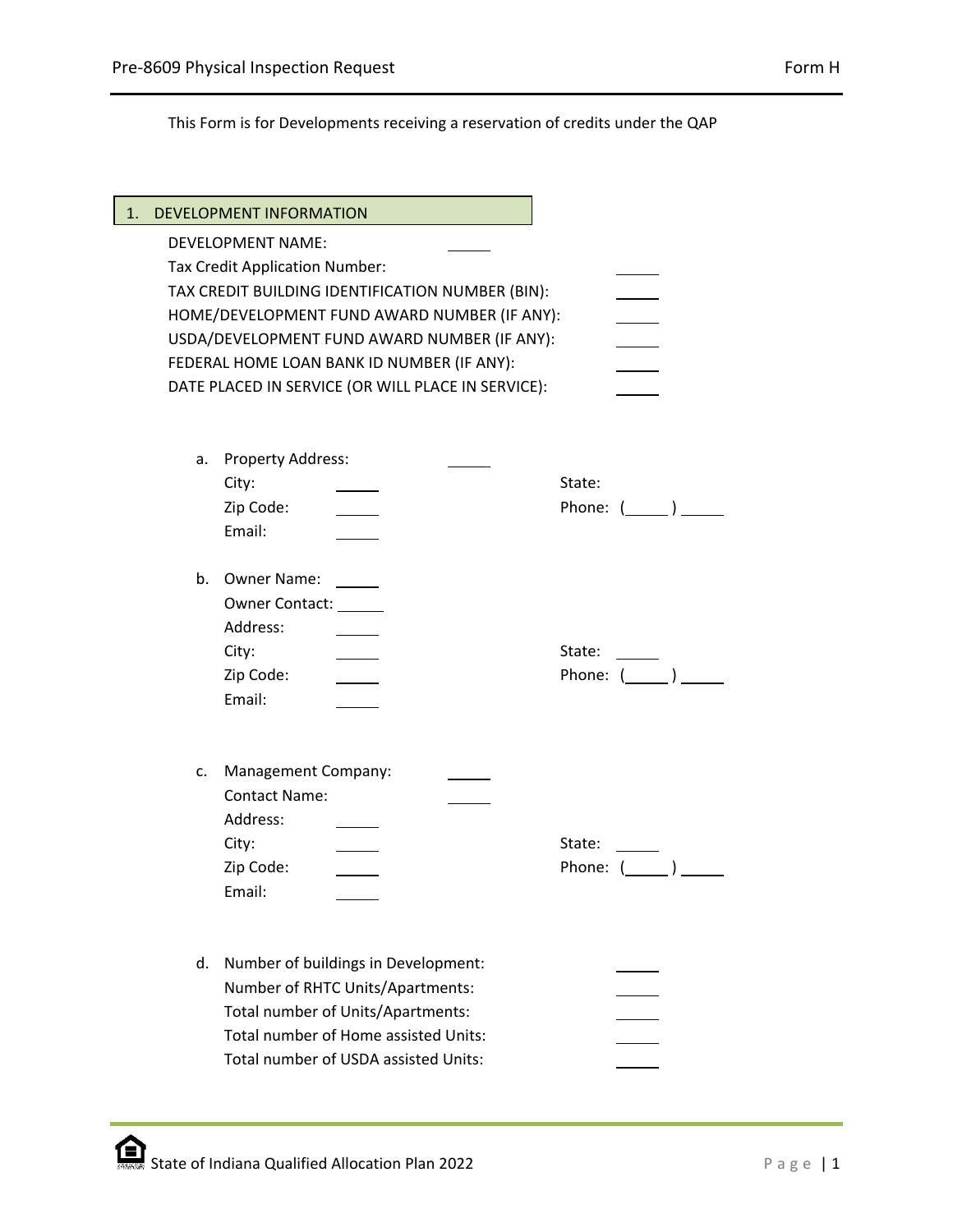- a. State Plan Release Project #:
- b. State Plan Release Filing Date:
- c. Building Permit Issuance Date:
- d. Initial Date buildings were constructed:
- e. Date buildings were rehabilitated (if applicable):

Please place an "X" in the box next to all types of construction applicable to the development:

| 3.  | <b>BUILDING INFORMATION</b>                                                                                                                                                                           |                                  |  |                                                                                                                                                                                                                                                                |
|-----|-------------------------------------------------------------------------------------------------------------------------------------------------------------------------------------------------------|----------------------------------|--|----------------------------------------------------------------------------------------------------------------------------------------------------------------------------------------------------------------------------------------------------------------|
| Re- | New Construction<br>Model<br>Addition<br>Rehabilitation<br><b>Building Occupancy Change of Use</b><br><b>Duplex</b><br>Townhouse<br><b>Single Family Dwelling</b><br>Single Story<br><b>Two Story</b> | Number<br>Number of<br>Number of |  | of Efficiency Units<br>1-Bedroom Units<br>2-Bedroom Units<br>Number of 3-Bedroom Units<br>Number of 4-Bedroom Units<br>Number of 5-Bedroom Units<br>Number of Type A Accessible Units<br>Number of Type B Accessible Units<br>Number of Fully Accessible Units |
|     | Three Story<br>Muliti-Story<br>Assisted Living/Elderly Housing                                                                                                                                        |                                  |  |                                                                                                                                                                                                                                                                |

## 4. DEVELOPMENT DESIGN AMENITIES

Please place an "X" in the box to mark all the development's amenities chosen for awarded points. NOTE: Please Review the Definitions of each Feature, in Appendix H, for specific Requirements (If Any).

| Column 1                               | Column <sub>2</sub>                            | Column 3                              |
|----------------------------------------|------------------------------------------------|---------------------------------------|
| (10-total; 2 minimum each subcategory) | (5-total; 2 minimum each subcategory)          | (3-total; 1 minimum each subcategory) |
| <b>Tenant Entertainment Features</b>   | Unit Interior<br><b>Architectural Features</b> | <b>Security</b>                       |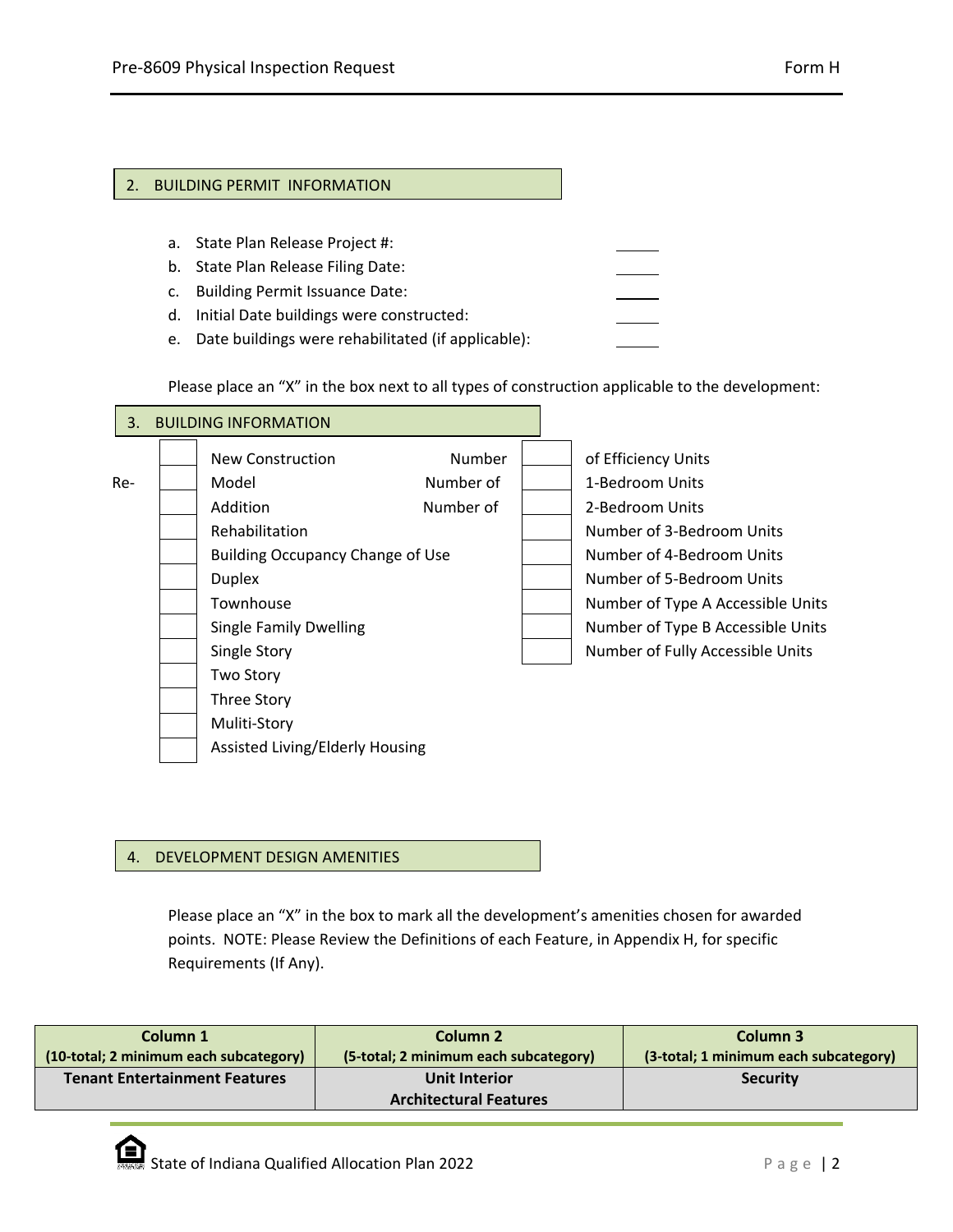| Playground                     | Wall to Wall Carpeting        | <b>Restricted Access to Property</b>  |
|--------------------------------|-------------------------------|---------------------------------------|
|                                |                               | <b>Gated Community</b>                |
| <b>Bike racks</b>              | <b>Window Blinds</b>          | Security Camera(s)                    |
|                                | Or Curtains                   | At All entrances                      |
| Designated garden Area         | <b>Hardwood Floors</b>        | Site/Parking Area Lighting            |
| <b>Shuffle Board Court</b>     | Individual Porch/Patio        | Security Cameras at On-Site           |
|                                | Balcony                       | <b>Bus Stops</b>                      |
| <b>Community Room</b>          | Walk-In Closets               | Intercom System/Installed             |
|                                |                               | Call System                           |
| <b>Community Television</b>    | <b>External Individual</b>    | Peep Hole                             |
|                                | <b>Attached Storage</b>       | On Exterior Doors                     |
| Designated Walking/            | <b>Storm Doors</b>            | <b>Bump-Proof Entry</b>               |
| Jogging Path                   |                               | Door Locks                            |
| <b>Billiards Table</b>         | Kitchen Pantry                | <b>Steel Entry Doors</b>              |
|                                |                               | <b>And Frames</b>                     |
| <b>Basketball Court</b>        | <b>Raised Panel Doors</b>     | <b>Security Alarm</b>                 |
|                                |                               | Doors                                 |
|                                |                               |                                       |
| <b>Swimming Pool</b>           | <b>Unit Convenience</b>       | Security Alarm                        |
|                                |                               | Windows                               |
| Fenced-In Tennis Court         | Garbage Disposal              | Life Safety & Safety                  |
| Gazebo                         | Door Bells                    | <b>Carbon Monoxide Detectors</b>      |
| Picnic Area with               | Cable Hook-ups                | Emergency Pull-cords/                 |
| <b>Permanent Grill</b>         |                               | <b>Call Button</b>                    |
| Sand Volley Ball Court         | <b>Motion Detector Lights</b> | <b>Fire Extinguishers</b>             |
| Hot Tub                        | Microwave                     | <b>Fire Suppressers</b>               |
| Jacuzzi                        |                               | Above All Stoves                      |
| <b>Computer Center</b>         | Clothes Washer & Dryer        | Fire Sprinkler System                 |
|                                |                               |                                       |
| <b>Exercise Room</b>           | Washer & Dryer Hook-ups       | <b>Combo Smoke Detectors</b>          |
| <b>Common Area Convenience</b> | <b>Built-in Dishwasher</b>    | <b>Recessed Clothes Dryer</b>         |
| <b>Features</b>                |                               | <b>Flex Connector Boxes</b>           |
| One Parking Spot               | Whirlpool Tub                 | Kitchen Fire Blankets                 |
| Per Unit                       |                               |                                       |
| Designated Car Wash            | Ceiling Fan                   | <b>Emergency Escape Ladders</b>       |
| Facility                       |                               |                                       |
| Garage                         | Access to High Speed          | <b>Tenant Fire Safety</b>             |
|                                | Internet                      | <b>Education/Training</b>             |
| <b>Bark Park</b>               | Interior pocket doors         | Documented professionsl fire          |
|                                |                               | extinguisher training for all tenants |
| Carport                        |                               | Posted Speed Limit &                  |
|                                |                               | "Caution Children Playing Signs"      |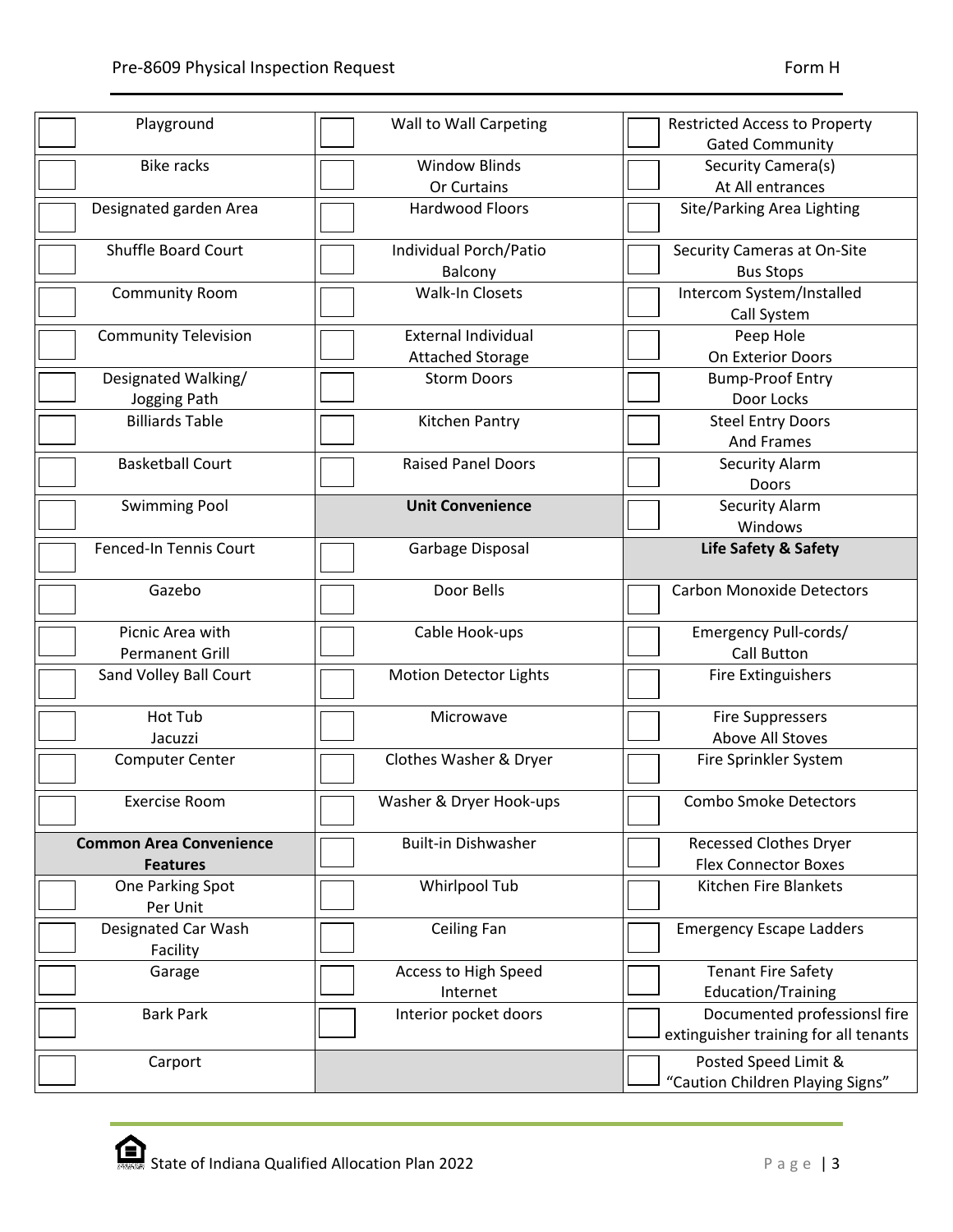| <b>Comfort Conditioned</b><br>Common Areas<br>Daycare Center<br><b>Beauty Salon/Barber Shop</b><br><b>Laundry Facilities</b><br>On-Site Manager<br><b>On-Site Recycling Service</b><br><b>Common Area Architectural</b><br><b>Multiple Building Designs</b><br>Multiple Floor Plans<br><b>Steel Frame</b><br>Architectural Roofing Shingles<br>50% or more Brick<br>Or Stone Exterior<br><b>Metal Roof Covering</b><br><b>Slate Roof Covering</b><br>Sound-Proof Unit<br><b>Separation Assemblies</b> | <b>Enclosed Bus Stop Shelter</b> |
|-------------------------------------------------------------------------------------------------------------------------------------------------------------------------------------------------------------------------------------------------------------------------------------------------------------------------------------------------------------------------------------------------------------------------------------------------------------------------------------------------------|----------------------------------|
|                                                                                                                                                                                                                                                                                                                                                                                                                                                                                                       |                                  |
|                                                                                                                                                                                                                                                                                                                                                                                                                                                                                                       |                                  |
|                                                                                                                                                                                                                                                                                                                                                                                                                                                                                                       |                                  |
|                                                                                                                                                                                                                                                                                                                                                                                                                                                                                                       |                                  |
|                                                                                                                                                                                                                                                                                                                                                                                                                                                                                                       |                                  |
|                                                                                                                                                                                                                                                                                                                                                                                                                                                                                                       |                                  |
|                                                                                                                                                                                                                                                                                                                                                                                                                                                                                                       |                                  |
|                                                                                                                                                                                                                                                                                                                                                                                                                                                                                                       |                                  |
|                                                                                                                                                                                                                                                                                                                                                                                                                                                                                                       |                                  |
|                                                                                                                                                                                                                                                                                                                                                                                                                                                                                                       |                                  |
|                                                                                                                                                                                                                                                                                                                                                                                                                                                                                                       |                                  |
|                                                                                                                                                                                                                                                                                                                                                                                                                                                                                                       |                                  |
|                                                                                                                                                                                                                                                                                                                                                                                                                                                                                                       |                                  |
|                                                                                                                                                                                                                                                                                                                                                                                                                                                                                                       |                                  |
|                                                                                                                                                                                                                                                                                                                                                                                                                                                                                                       |                                  |
|                                                                                                                                                                                                                                                                                                                                                                                                                                                                                                       |                                  |
|                                                                                                                                                                                                                                                                                                                                                                                                                                                                                                       |                                  |
|                                                                                                                                                                                                                                                                                                                                                                                                                                                                                                       |                                  |
| buildings                                                                                                                                                                                                                                                                                                                                                                                                                                                                                             | LED lighting on exteriors of     |

Please attach the narrative summary from the initial application that addresses the unique features of this development for the inspection request.

# 5. UNIVERSAL DESIGN FEATURES

Please place an "X" in the box to mark all the development's universal design features chosen for awarded points. For application awards after 2010, please place an "X" next to the ribbon color for points awarded, and identify chosen features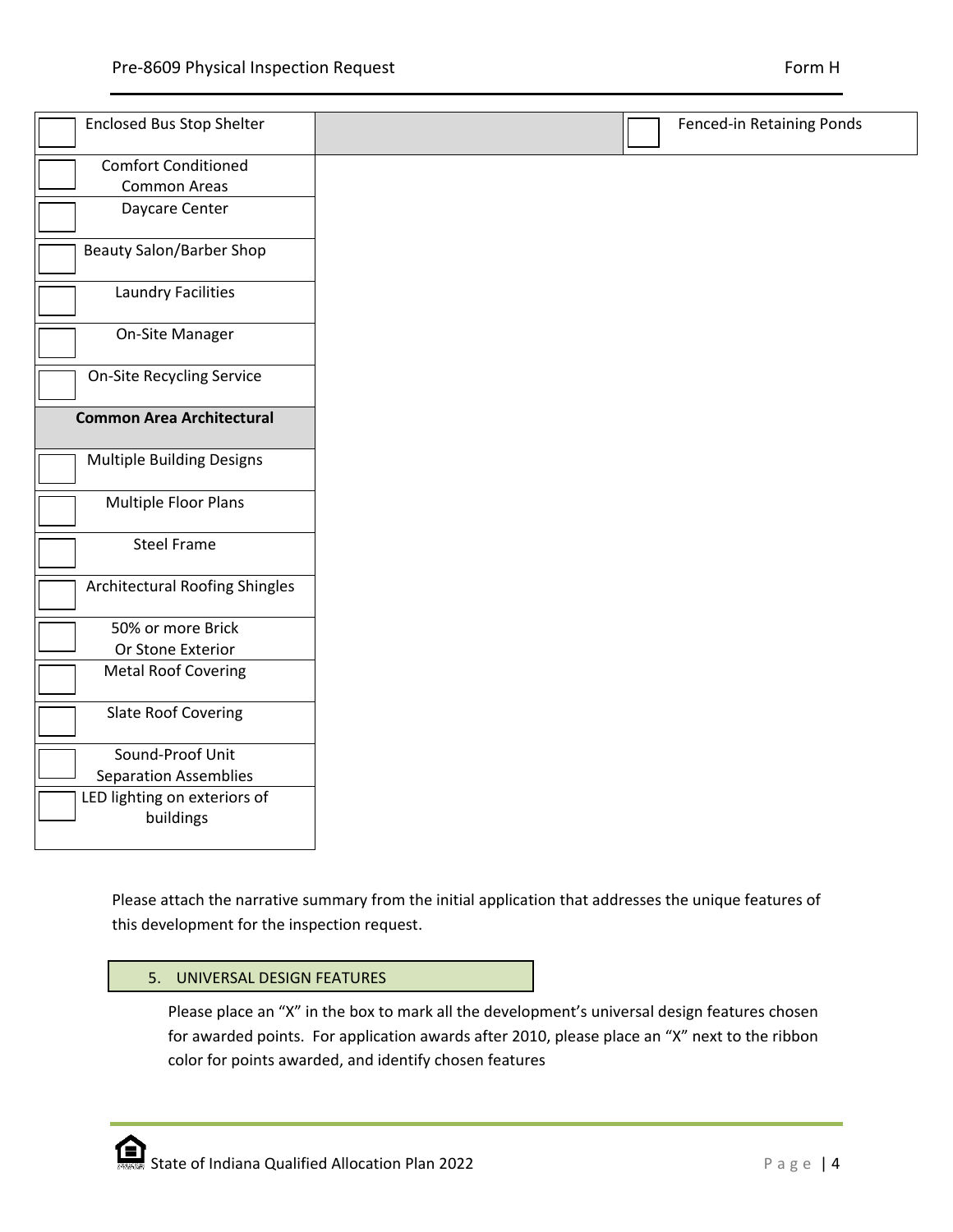| Grev       | Green        | Yellow  | Red        | <b>Blue</b> |
|------------|--------------|---------|------------|-------------|
| $(O$ -Each | $(1 - Each)$ | 2-each  | $(3$ -each | $(4$ -each  |
| column)    | column)      | column) | column)    | column)     |

| <b>Column A</b>                                                                                                                                                     | <b>Column B</b>                                                                                                                     | <b>Column C</b>                                                                             |
|---------------------------------------------------------------------------------------------------------------------------------------------------------------------|-------------------------------------------------------------------------------------------------------------------------------------|---------------------------------------------------------------------------------------------|
| Front loading washer and dryer<br>with front controls, raised on platforms<br>to reduce need to bend, stoop, or lean<br>over in each unit or all laundry facilities | An accessible route to each bottom<br>level unit that includes no steps or<br>abrupt change of level<br>(1&2 Family Dwellings Only) | Audio and visual smoke detectors in each unit                                               |
| Accessible Deep Bathtub with door in<br>10% Senior/5% non-Senior Units                                                                                              | Tambour storage in kitchen at<br>accessible level in each unit                                                                      | All light switches located 48" above the<br>finished floor in each unit                     |
| A front control operated range in 10%<br>of the units                                                                                                               | Interior pocket doors                                                                                                               | Toggle, rocker, or touch sensitive control<br>panels instead of switches in each unit       |
| Raised oven wall cabinet                                                                                                                                            | Adjustable height shelves in wall<br>cabinets                                                                                       | Adjustable tilt mirrors in bathroom of each<br>unit                                         |
| Accessible Toilets in each unit                                                                                                                                     | Door bell intercoms that connect to<br>portable telephones in each unit                                                             | Lever handle faucets in each unit<br>(Excluding tub/shower faucets)                         |
| Raised driveway & garage floor to<br>eliminate barriers in 10% of the units<br>with garages                                                                         | Adjustable height or hand-held<br>showerhead with a flexible hose in<br>all units                                                   | Full length mirrors with the bottom edge no<br>lower than 12" & top edge 72" from the floor |
| Detectable warning strips at curb cuts<br>and transit boarding edges throughout<br>the development                                                                  | Remote control heating & cooling in<br>each unit                                                                                    | Unit addresses and unit numbers in Braille in<br>5% of the units                            |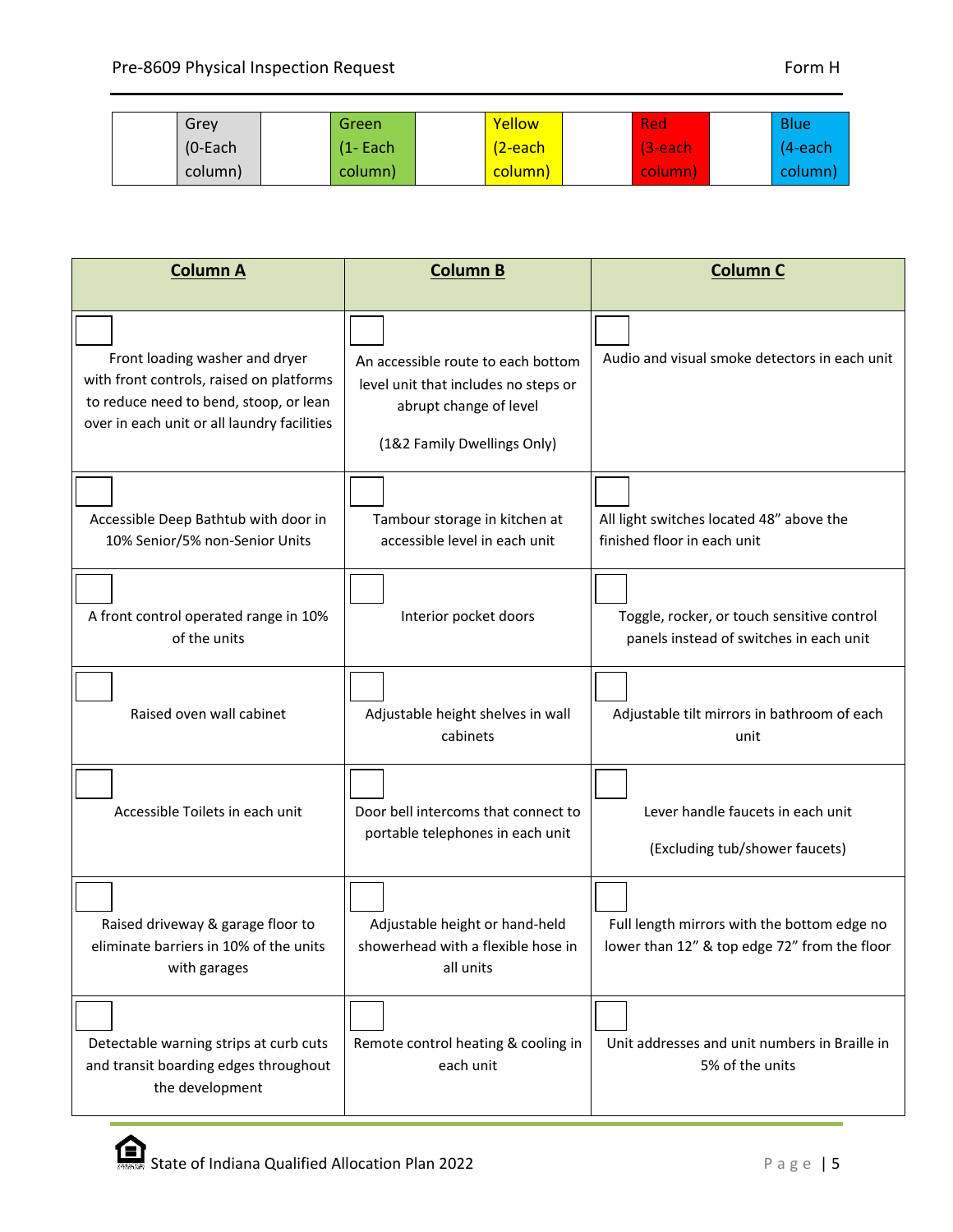| Side by side refrigerator doors in each<br>unit                                                        | 30"x40" clear kitchen floor space in<br>each unit                                           | Remote control lighting in bathrooms &<br>kitchens in each unit                       |
|--------------------------------------------------------------------------------------------------------|---------------------------------------------------------------------------------------------|---------------------------------------------------------------------------------------|
| Power operated clothing carousels in<br>10% of the units                                               | Table pull out in kitchen or work<br>area                                                   | Bathtub/shower controls located 48" above<br>the tub floor in each unit               |
| Garage door openers in all garages                                                                     | Built in accessible height microwave<br>in each unit                                        | Loop handled pulls on drawers & cabinets                                              |
| All counter tops in bathrooms and<br>kitchens adjustable in each unit                                  | Contrasting color border for kitchen<br>& bathroom countertops in all units                 | Raised garden area to reduce<br>bending/stooping/leaning                              |
| Motion detector lighting at units floor<br>level entry in each unit                                    | 30"x40" clear bathroom floor space<br>with a door that swings out in 5% of<br>the units     | Glare-free task lighting for work areas                                               |
| A removable base cabinet for required<br>knee space in kitchens and baths in all<br>bottom level units | All hallways 42" or wider in each<br>unit                                                   | The bathtub controls located off center<br>toward the outside of the tub in each unit |
| Blind base pull-out cabinetry (Pull Out<br>Shelving)                                                   | All wall reinforcements for<br>handrails in each unit                                       | All closet rods adjustable in each unit                                               |
| Roll-in shower with no curb in each of<br>the units                                                    | Wall reinforcements for grab bars in<br>1st floor bathrooms (1& 2-family<br>dwellings only) | Slide or bi-folding closet doors in all units                                         |
| Counter cook top with toe & knee<br>clearance underneath                                               | All doorways 32" or wider in each<br>unit                                                   | Levers instead of door or faucet knobs on<br>every door in each unit                  |
|                                                                                                        |                                                                                             |                                                                                       |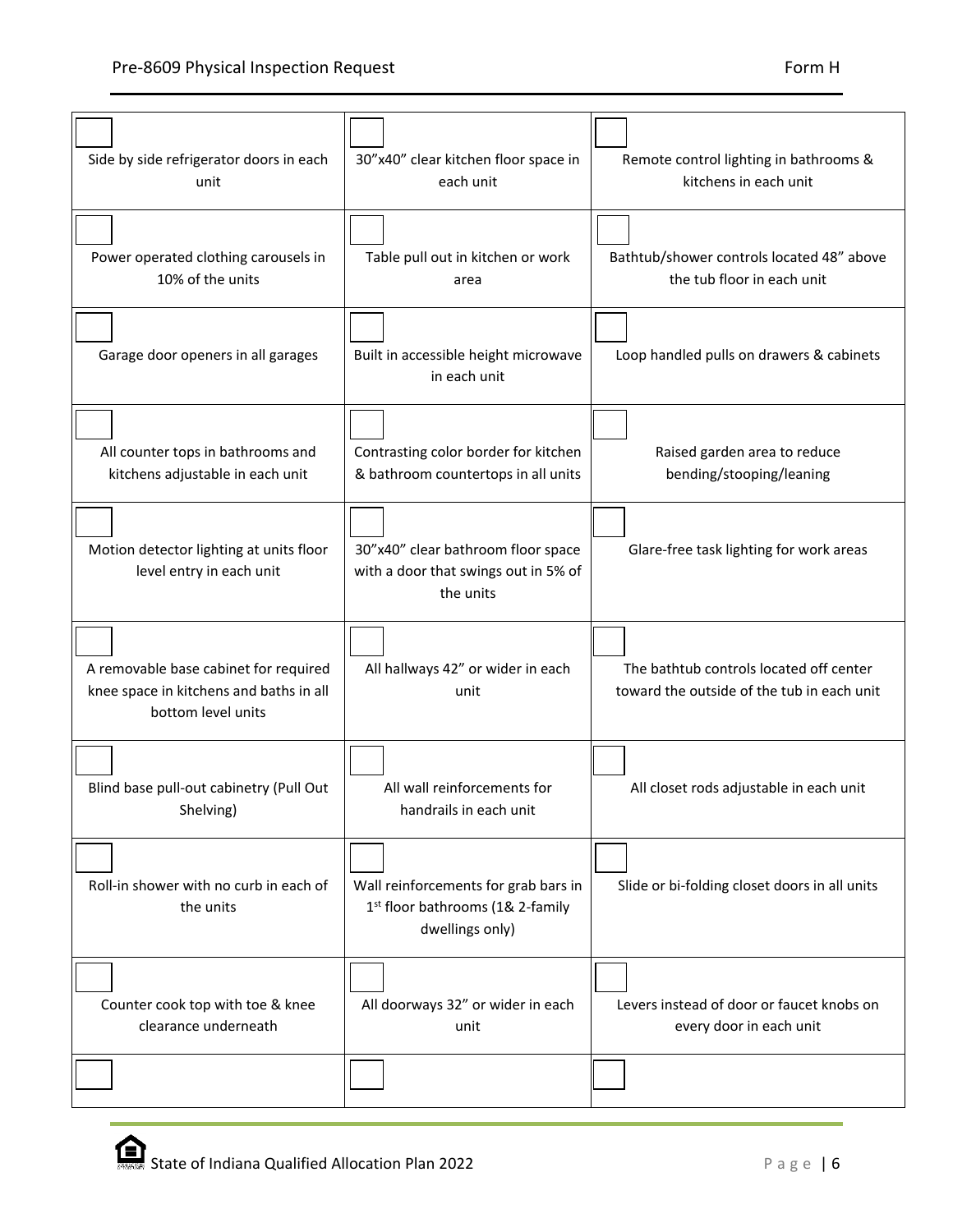| Raised dishwasher unit that reduces<br>bending/lifting                                                                      | Kitchen faucet with pull out spout<br>in lieu of side mount sprayers in<br>each unit               | All electronic outlets raised 15" to 18" above<br>the finished floor in each unit                          |
|-----------------------------------------------------------------------------------------------------------------------------|----------------------------------------------------------------------------------------------------|------------------------------------------------------------------------------------------------------------|
| A fold down seat in the shower of 10%<br>of the units                                                                       | Hard-wired intercom system in each<br>unit                                                         | Lighted door bell button in each unit                                                                      |
| Grab bars in 1 <sup>st</sup> floor bathroom and<br>shower in 10% of the units $(1st$<br>bathroom only for 2-bathroom units) | Significant color contrast between<br>floor surfaces & trim in each unit                           | Countertop lavatories located as close as<br>possible to the front edge of vanities in 10% of<br>the units |
| Remote controlled drapes or curtains in<br>5% of the units                                                                  | Significant color contrast between<br>stair risers and treads in each unit<br>containing stairways | Self-storing cabinet doors                                                                                 |

 For Applications awarded prior to 2010 a 30% Eligible basis boost for achieving Energy Efficiency Demonstrated by:

A "LEED" silver rating , the EPA's Energy Star rating, or an equivelent rating under a rating system accredited by the American National Standards Institute.<sup>6</sup>

\*\*\*Foot Notes 1 through 6\*\*\*

- 1 May not choose this for points if rewarded points for the efficiency items affiliated with footnotes 2,3,&/or 5
- 2 May not choose this for points if rewarded points for the efficiency items affiliated with footnote 1
- 3 May not choose this for points if rewarded points for the efficiency items affiliated with footnote 1
- 4 May not choose this for points if rewarded points for the efficiency items affiliated with footnote 5
- 5 May not choose this for points if rewarded points for the efficiency items affiliated with footnote 4
- 6 If a 30% boost is warranted, a copy of the energy efficiency rating(s) will need to provided with the inspection request Form prior to the inspection

#### 6. Energy Efficiency Features (Post 2010 applications)

For application awards after 2010; Please identify the Energy efficiency Rating(s) for points awarded with an "X" next to the applicable rating(s).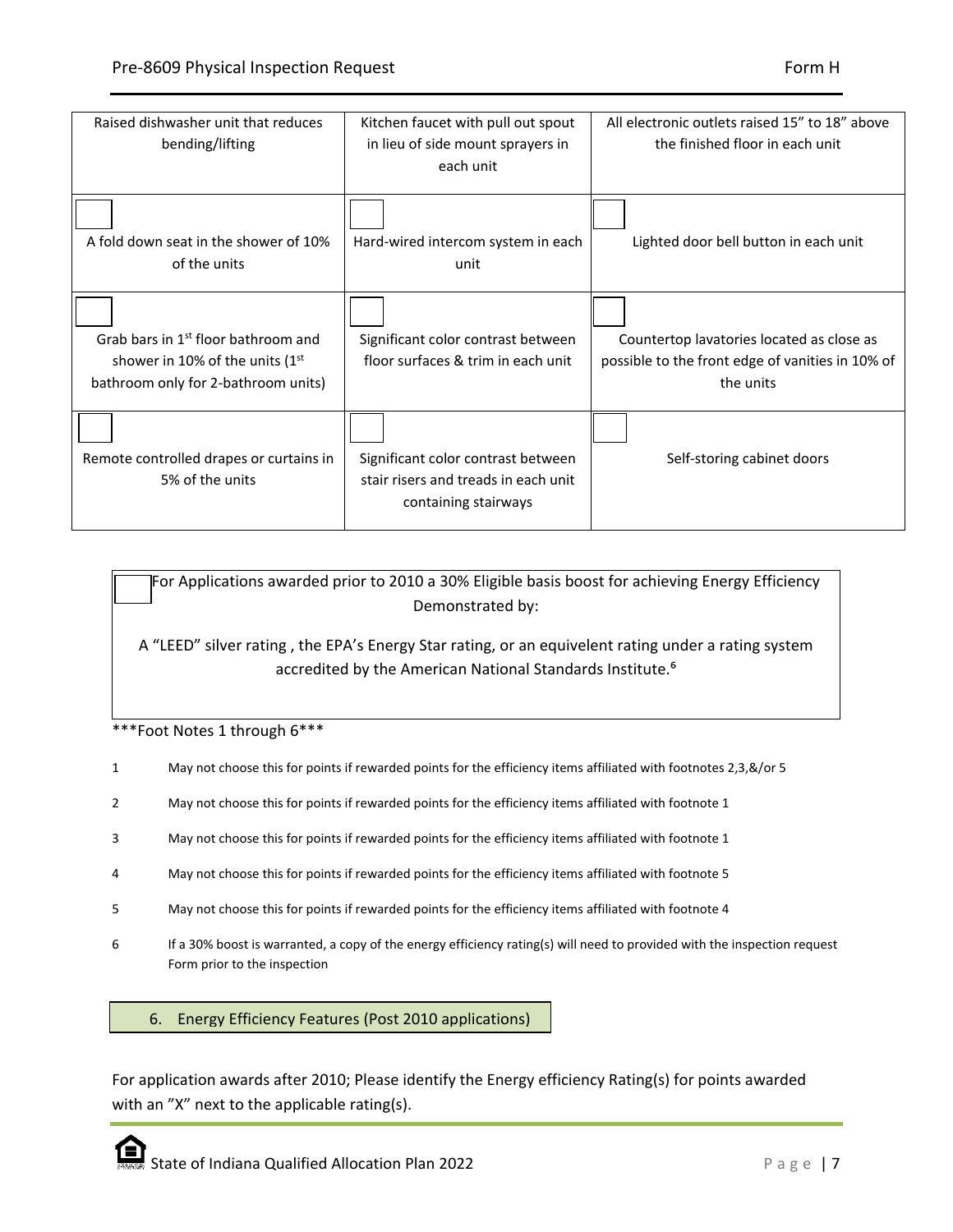| <b>LEED Silver</b>                                                                                                                                                                                            |
|---------------------------------------------------------------------------------------------------------------------------------------------------------------------------------------------------------------|
| <b>LEED Gold</b>                                                                                                                                                                                              |
| <b>LEED Platinum</b>                                                                                                                                                                                          |
| ICC 700-2008 Silver Rating National Green Building Standard                                                                                                                                                   |
| ICC 700-2008 Gold Rating National Green Building Standard                                                                                                                                                     |
| ICC 700-2008 Emerald Rating National Green Building Standard                                                                                                                                                  |
| Energy Star <sup>®</sup> HERS Rating of <80                                                                                                                                                                   |
| Energy Star <sup>®</sup> HERS Rating of <75                                                                                                                                                                   |
| Energy Star <sup>®</sup> HERS Rating of <70                                                                                                                                                                   |
| Energy Star <sup>®</sup> HERS Rating of <65                                                                                                                                                                   |
| Energy Star <sup>®</sup> HERS Rating of <60                                                                                                                                                                   |
| Energy Star <sup>®</sup> HERS Rating of <55                                                                                                                                                                   |
| For other than the above rating systems; In the space below please identify the rating system(s)<br>that are accredited by the American National Standards Institute and its' equivalent identified<br>above. |
|                                                                                                                                                                                                               |

# 7. Tenant Equipment Training

Smart Use Training

Please Describe What Your Training Includes: